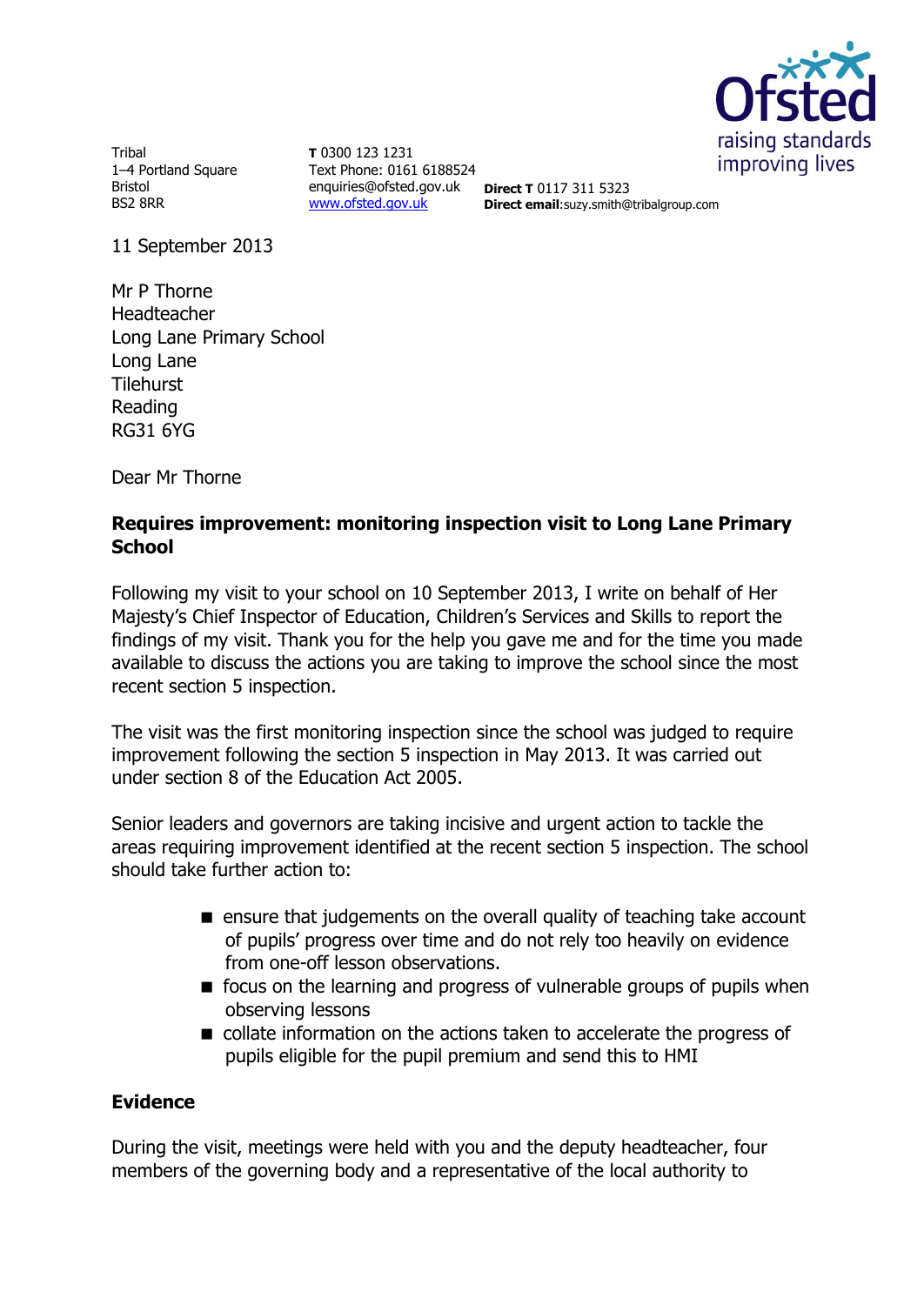

discuss the action taken since the last inspection. The school improvement plan was evaluated. The inspector also met a group of pupils to discuss their views on the work provided for them in lessons.

# **Context**

Three new teachers have joined the school this term. One has additional responsibility for coordinating support for disabled pupils and those with special educational needs.

## **Main findings**

The headteacher and deputy headteacher acknowledge that they were disappointed with the outcome of the inspection, but it is clear that they are determined to drive improvement as quickly as possible. Senior leaders and governors have agreed to restructure the leadership team to include a new assistant headteacher role. This post will be advertised internally. Changes have also been made to middle leadership roles so that the teachers with responsibility for coordinating provision for English and mathematics take more of a lead in driving improvements in their subjects. Three new members of staff were recruited at the end of the summer term and have now joined the school. They are settling well. Senior leaders and governors are confident that these changes will increase the school's capacity for further improvement.

The school has engaged well with the local authority's 'Intensifying Support Programme' (ISP). Senior leaders make good use of the training and in-school support on offer. They have drawn up an action plan for this term that takes full account of the recommendations made by the inspection team and includes challenging targets for pupils' achievement, including those who are eligible for the support from additional government funding (the pupil premium). The impact of the plan will be reviewed with the local authority at the end of the autumn term.

Since the inspection, several key changes have been made: School leaders have drawn up clear guidance for teachers so that all know what is expected of them. Checks on pupils' progress now happen every six weeks so that underachievement is spotted and dealt with quickly. School leaders visit lessons regularly and they are beginning to collate information from different monitoring activities so that they have a clear picture of each teacher's strengths and areas for development. However, there is still not enough emphasis on the impact of teaching on pupils' achievement over time.

I will visit the school in the spring term to review the effectiveness of middle leaders.

### **External support**